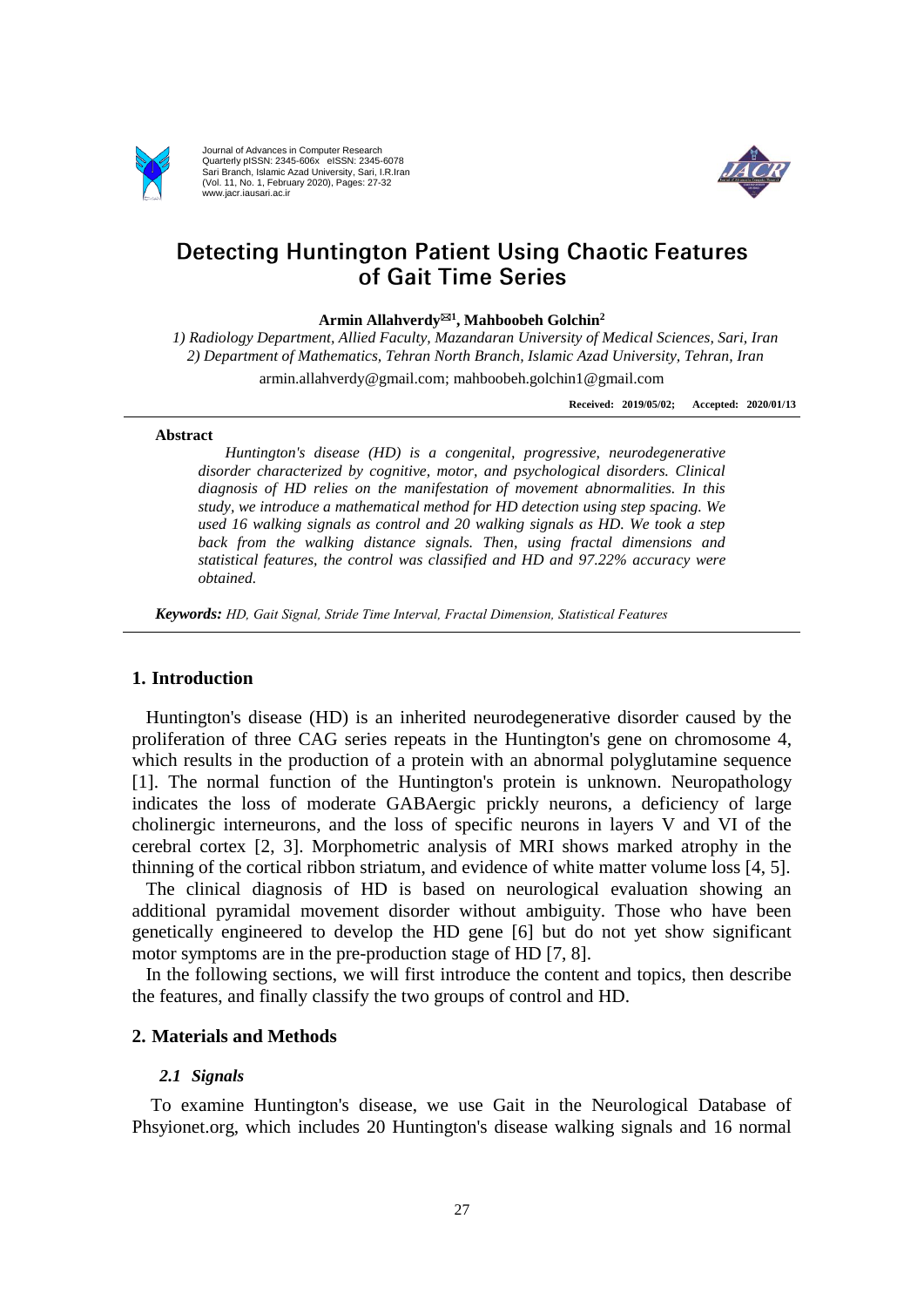walking signals as control signals with a sampling frequency of 300 Hz. These signals indicate the force of walking on the right and left feet as shown in Figure 1.



*Figure1. A sample if gait signal on right and left foot*

As shown in Figure 1, when the right foot is the point of support, the force on the right foot is positive when walking, and the force on the left foot is negative, and vice versa. While in this study we want to examine the time interval of the step and using these walking signals we took the step time. An example of a normal walking time with Huntington is shown in Figure 2.



*Figure 2. An example if stride time interval (a) Control stride time interval and (b) Huntington stride time interval.*

#### *2.2 Methods*

As shown in Figure 2, it is obvious that the waveform is two-tier and their statistical characteristics are distinguishing features. Therefore, we decided to use first-order fractal dimensions and statistical properties to distinguish the two classes. We will describe these features below.

#### **Katz fractal dimension**

One method of calculating the fractal dimension was introduced by Katz in 1988 [9]. In this method, FD is defined as follows:

$$
FD = \frac{\ln(N-1)}{\ln(N-1) + \ln(\frac{d}{L})}
$$
 (1)

Where N is the total number of data points in the data time series for analysis, L is the total length of the data segment and d is the diameter of the data. **Sevcik fractal dimension**

In the Sevcik method [10], the data are first normalized by scaling obsessa (time axis) and coordinates (EEG signal) of the data space to fit in a single square:

 $i' = i/N$ ,  $s'(i') = (s (i) - s_{min})/(s_{max} - s_{min})$  (2)

Where s (i) and s '(i') are the original and normalized EEG signals from the ith data point, smax and smin are the maximum and minimum signal values and  $i = 1, 2...$  N. is the serial number of the data points and i 'is a normal.FD was then calculated as:

$$
FD=1+\frac{\ln(L)}{\ln(2(N-1))}
$$

where L is the total length of the data section in the normalized coordinate system.

(3)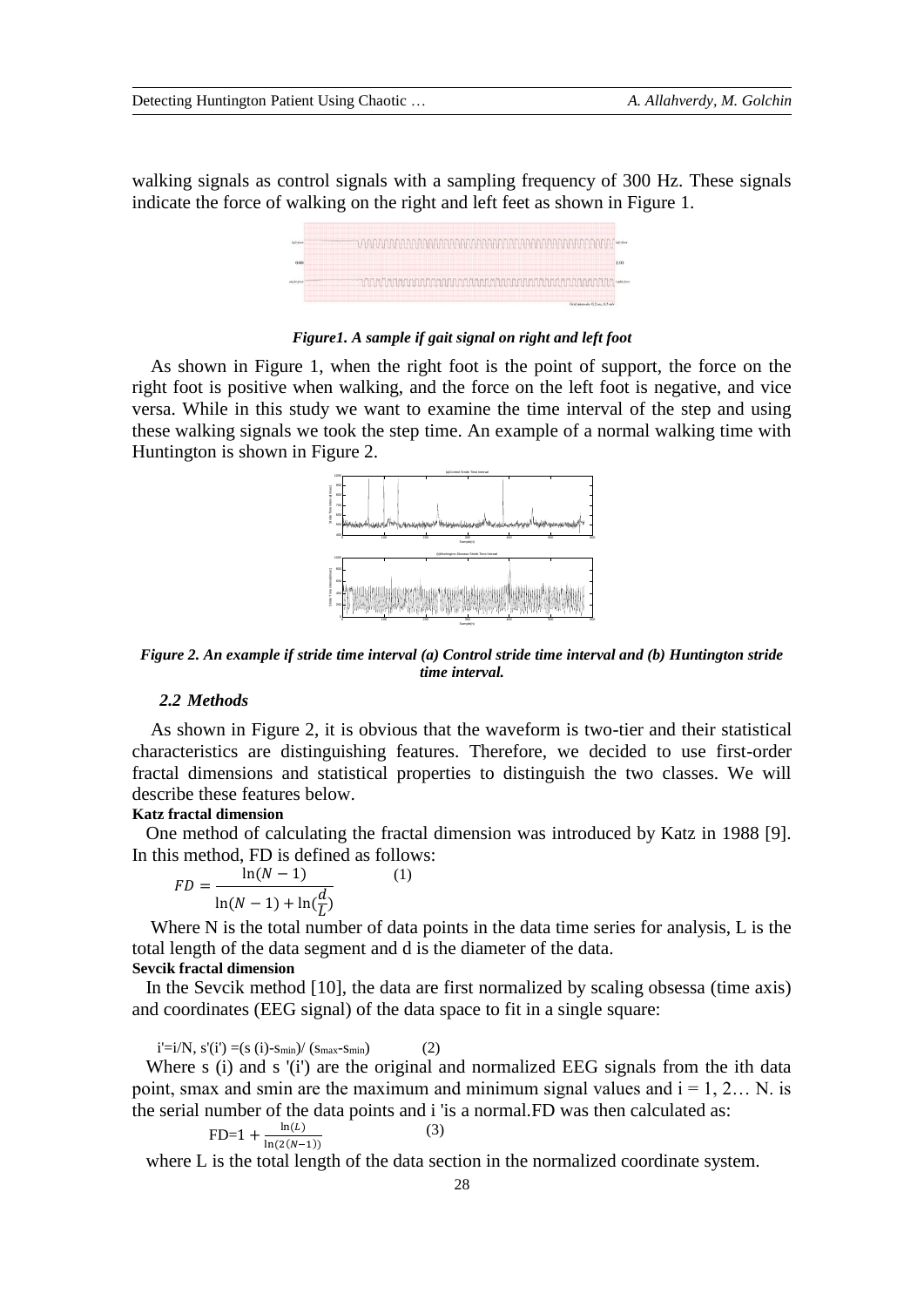#### **Higuchi fractal dimension**

Higuchi method was based on different measurements of signal length [11]. For a specific time series of data for analysis, k new time series are constructed as follows: (4)

$$
s_m^k = \left\{ s(m), s(m+k), s(m + 2k), \dots, s\left(m + \frac{2k}{k}\right)k \right\}, m
$$
  
+ int  $\left(\frac{N-m}{k}\right)k$ }, m  
= 1, 2, ..., k

Where m is the initial data point. k is the distance to select the next data points. And the function int  $(x)$  is to take the integral part of the number x. For each new time series, its average length Lm (k) is defined as follows:

(5)

$$
\frac{L_m(k)}{\underbrace{\left\{\sum_{i=1}^{int\binom{N-m}{k}}\big|s(m+ik)-s(m+(i-1)k)\big|.\frac{(N-1)}{int\binom{N-m}{k}.k}\right\}}_{k}
$$

Where  $(N - 1) / (int ((N - m) / k) \cdot k)$  is a normalizing factor. The mean length of the original time series was calculated as the mean Lm (k):

$$
L(k) = \frac{1}{k} \sum_{m=1}^{k} L_m(k)
$$
 (6)

Since L (k) for the fractal time series is proportional to k - FD, the FD signal in this study as the slope of the curve ln  $(L (k))$  vs. ln  $(1 / k)$  using the least squares best method Linear.

### **Mean and Standard Deviation**

For statistical evaluation, we used the mean and standard deviation of step time interval. Mean and standard deviation are calculated with Equations 8 and 9.

$$
\mu = \frac{\sum_{i=1}^{N} x(i)}{N}
$$
(7)  

$$
\sigma = \sqrt{\frac{1}{N} \sum_{i=1}^{N} (x(i) - \mu)^2}
$$
(8)

x (i) which is a time series instance, N is the mean value in terms of sample number,  $\mu$ is the standard time series deviation  $\sigma$ .

### **3. Results**

Using the fractal dimension of Higuchi, Sokich, and Katz, and the mean and standard deviation of the time interval of the control step and Huntington classes, we obtained 5 properties for each subject. Using these features, we decided to categorize these classes. For this purpose, we use an MLP neural network as a classifier. Our neural network has a hidden layer that contains 9 neurons. For the practice and test method, we use the K-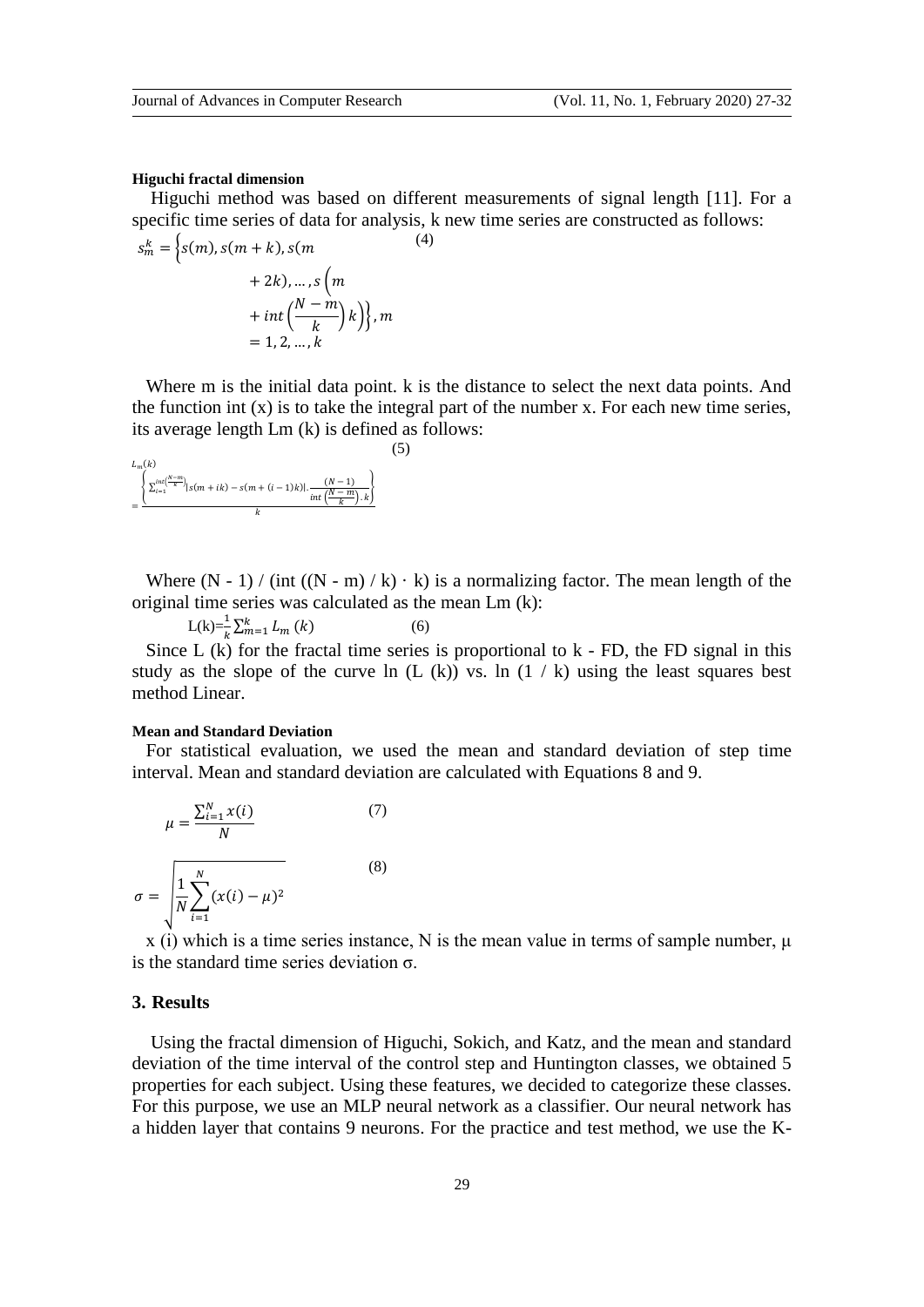fold method and repeat this method 10 times, and the accuracy, sensitivity and specificity of this study are shown in Table 1.

|  |  |  |  | Table 1. Values of Accuracy, Sensitivity and Specificity |
|--|--|--|--|----------------------------------------------------------|
|--|--|--|--|----------------------------------------------------------|

|       | <b>Accuracy</b> | <b>Sensitivity</b> | <b>Specificity</b> |
|-------|-----------------|--------------------|--------------------|
| Value | 97.22%+0.07%    | 94.37%             | 99.5%              |

Figure 3 shows a box diagram of Huntington's disease control features. Figure 3 (a) shows the Sevkic fractal dimension, (b) shows the Katz fractal dimension, (c) shows the Higuchi fractal dimension, (d) shows the mean value, and (e) the deviation value Indicates the standard.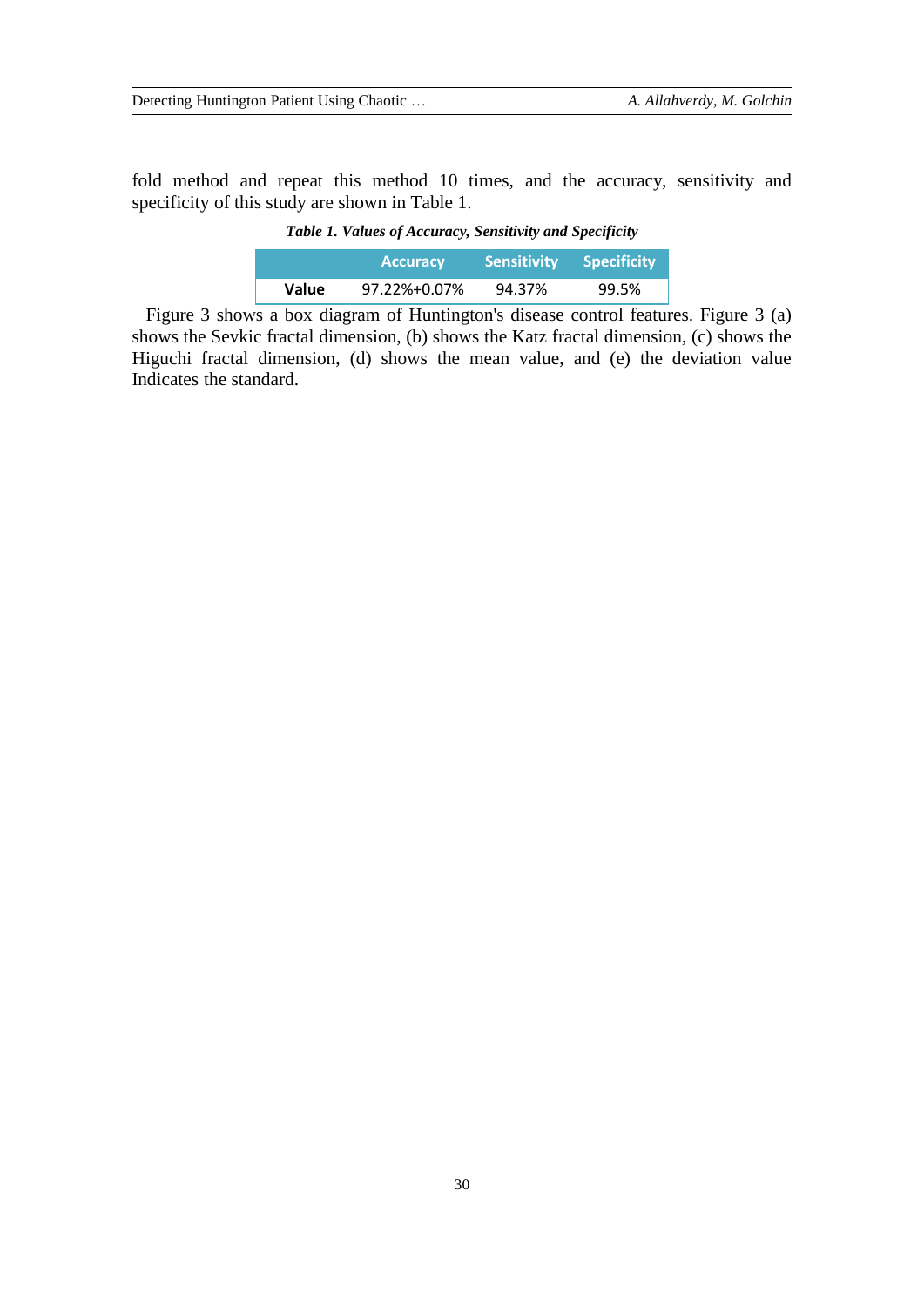

*Figure 3. Box plot of features*

## **4. Conclusion**

Huntington's disease is more common in adults. In this paper, a new algorithm for classifying Huntington individuals and controlling them using step spacing is presented. The proposed algorithm had 3 steps. In the first step, we extracted the step time interval. Next, in addition to the mean and standard deviation of the standard, we extracted the